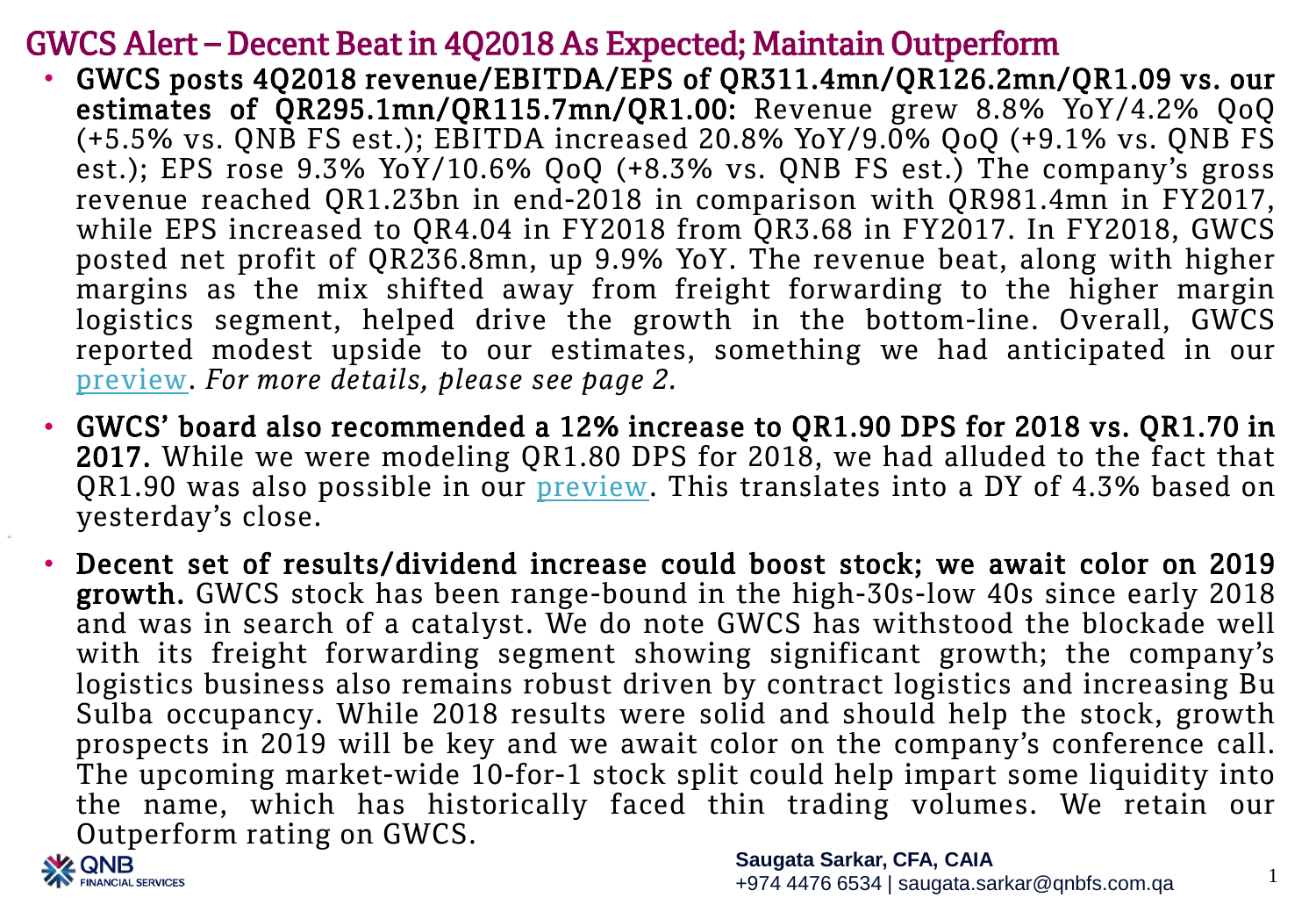## GWCS Alert – Decent Beat in 4Q2018 As Expected; Maintain Outperform

|                      | 402018 | 4Q2018e 4Q2017 3Q2018 A Vs. E |        |        |       | YoY        | QoQ        | 2018          | 2018e    |        | 2017 A Vs. E | YoY        |
|----------------------|--------|-------------------------------|--------|--------|-------|------------|------------|---------------|----------|--------|--------------|------------|
| Revenue              | 311.37 | 295.14                        | 286.24 | 298.77 | 5.5%  | 8.8%       |            | 4.2% 1,232.20 | 1,215.98 | 981.36 |              | 1.3% 25.6% |
| <b>Gross Profit</b>  | 114.33 | 101.63                        | 111.70 | 100.95 | 12.5% |            | 2.4% 13.3% | 417.96        | 405.27   | 364.36 |              | 3.1% 14.7% |
| <b>EBITDA</b>        | 126.21 | 115.68                        | 104.50 | 115.84 |       | 9.1% 20.8% | 9.0%       | 471.05        | 460.51   | 373.42 |              | 2.3% 26.1% |
| Net Income to Equity | 63.60  | 58.74                         | 58.20  | 57.49  | 8.3%  |            | 9.3% 10.6% | 236.76        | 231.89   | 215.46 | 2.1%         | 9.9%       |
| <b>EPS</b>           | 1.09   | 1.00                          | 0.99   | 0.98   | 8.3%  |            | 9.3% 10.6% | 4.04          | 3.96     | 3.68   | 2.1%         | 9.9%       |
| <b>DPS</b>           |        |                               |        |        |       |            |            | 1.90          | 1.80     | 1.70   |              | 5.6% 11.8% |
| <b>Gross Margin</b>  | 36.7%  | 34.4%                         | 39.0%  | 33.8%  |       |            |            | 33.9%         | 33.3%    | 37.1%  |              |            |
| <b>EBITDA Margin</b> | 40.5%  | 39.2%                         | 36.5%  | 38.8%  |       |            |            | 38.2%         | 37.9%    | 38.1%  |              |            |
| Net Margin           | 20.4%  | 19.9%                         | 20.3%  | 19.2%  |       |            |            | 19.2%         | 19.1%    | 22.0%  |              |            |